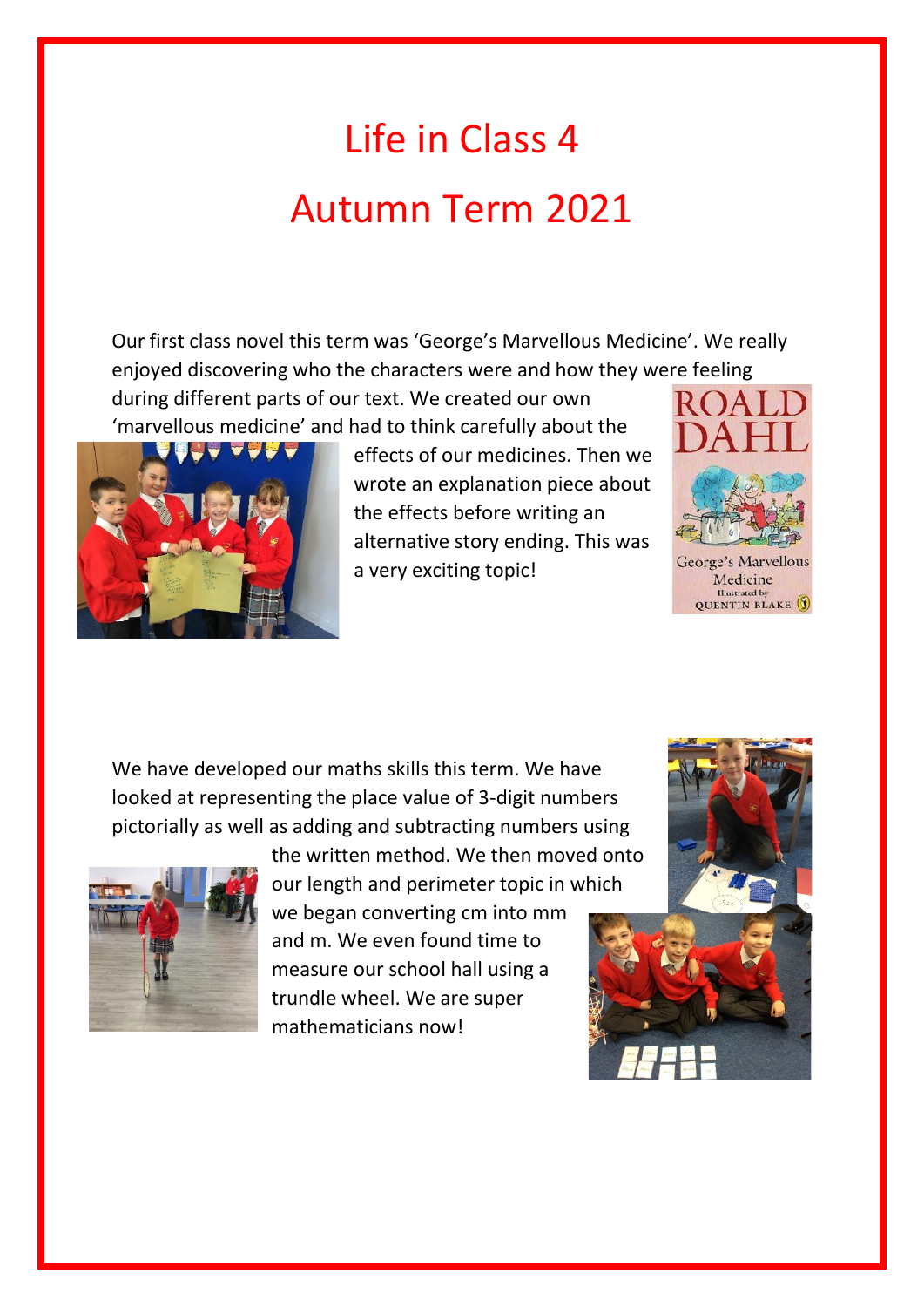

Miss Parker taught us all about the strings section of an orchestra. We were lucky enough to listen to the violin and some of us even had a go at playing it. What a great opportunity!

Our History topic this term was 'The Victorians in County Durham'. We thoroughly enjoyed comparing the school lives



of children from the past and children now. We quickly realised that we are very lucky to be attending school today. After researching into Victorian homes, we decided to make our very own raggy rugs. We planned our design on a rectangle template and then used

scrap material and some hessian to create our rugs. This was a very long process, but it was a lot of fun!







In Science we researched the pushing and pulling forces. We created a freeze frame image in small groups to show our understanding. Can you guess which force we are representing?

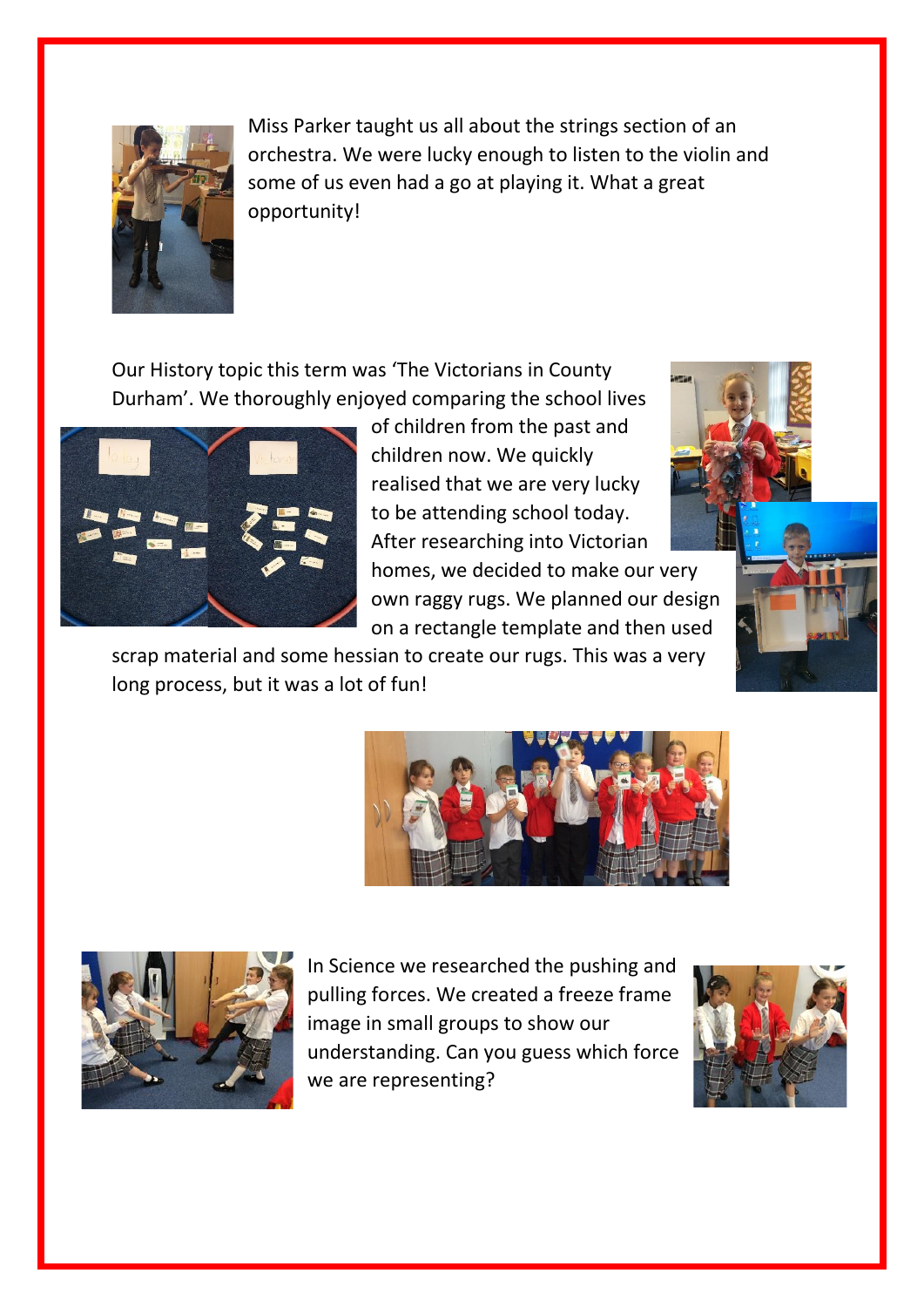This term we have researched both Modern Europe and the USA. We have



enjoyed using atlases and globes to locate different countries. We were each given a US state to research for our homework; we created posters and PowerPoint presentations. We enjoyed presenting our research to the rest of the class. Ask us about the fantastic





facts we have learnt.





Year 3 were very lucky to take part in Quidditch training this term. We were split into 4 house teams and competed against each other to win

the most points. We learnt the names of each of the balls and how they are used. We can now play a game of quidditch. We were superstars!





We enjoyed our Hoopstarz lesson. We challenged ourselves to Hula Hoop in lots of different ways.